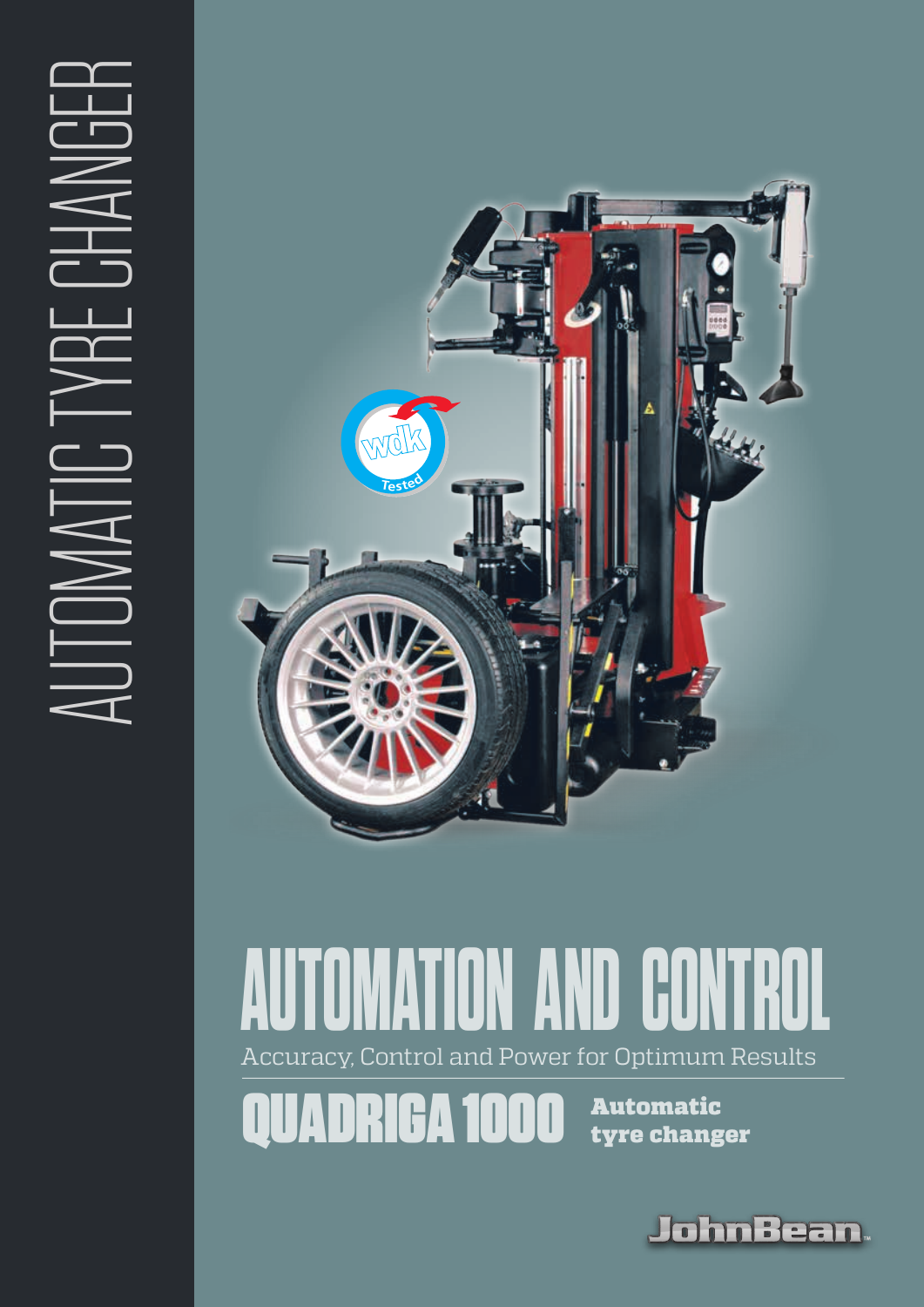## 5 INDIVIDUAL PROGRAMS

### Automatic standard mode

1

2

3

4

The machine mounts and demounts tyres automatically.

### Automatic sports mode

Special program to handle UHP and run-flat tyres.

### Automatic soft mode

Special program to handle tyres with soft sidewalls.

Work processes can be carried out manually, or automatically, at user's choice.



### Manual mode

Expert mode

All operations can be carried out manually if desired by the user.

# ACCURACY, CONTROL AND POWER

The requirements in tyre service have become more and more challenging in recent years. Not only do popular UHP and run-flat tyres require new mounting and demounting technologies, but mounting and demounting procedures in general have become more and more complex and moreover wheels are much heavier than before.

### **ACCURATE**

The automatic tyre changer Quadriga 1000 was developed to relieve the operator and to minimise error sources thanks to its substantially automatic procedures. The controlled power and accuracy of this machine allows to carry out all operations – especially bead breaking – efficiently and gently at the same time.

### **VERSATILE**

This tyre changer is capable of handling all conventional wheels presently in the market as well as UHP and run-flat tyres of up to 30" rim diameter and 47" wheel diameter.

### **ERGONOMIC**

Owing to its intelligent and ergonomic design, the time-saving procedures and its universal application the Quadriga 1000 is also suited for shops with a high tyre service volume.

### **FULLY AUTOMATIC**

This nearly fully automatic tyre changer offers several programs to customise mounting and demounting procedures to the individual requirements at site.

### **CONTROLLED**

Despite of automatic operation the user is always in control of all work processes. As long as he actuates the joystick, operations are carried out automatically.

Once he releases the joystick, the automatic procedure is interrupted – which is possible at any time, for example in order to lubricate the tyre.

If necessary it is also possible to repeat program steps.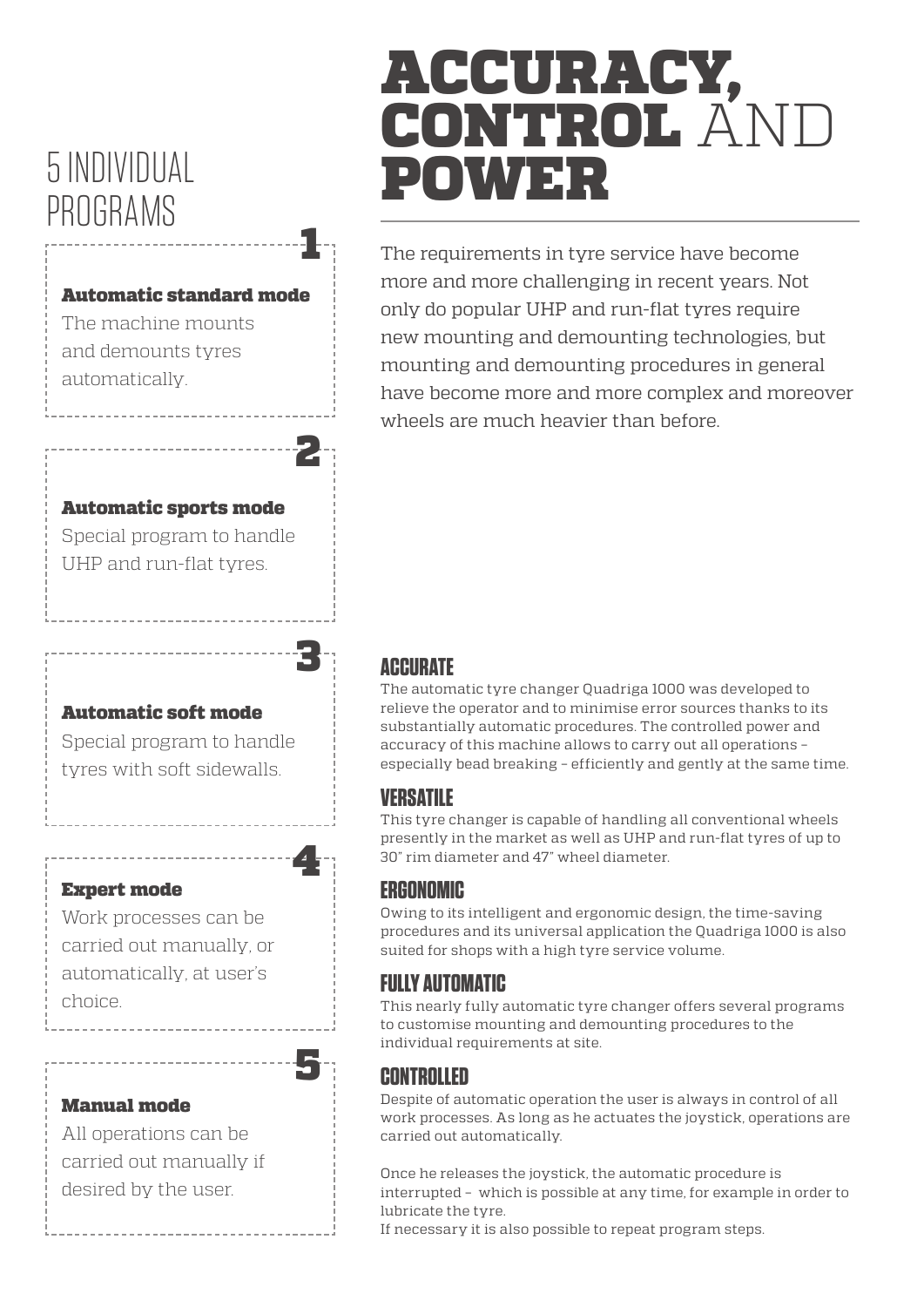### QUADRIGA 1000

## THAT'S HOW EASY IT IS TO DEMOUNT AND MOUNT TYRES AUTOMATICALLY WITH QUADRIGA 1000



### **CLAMPING**

The tyre is placed on the ergonomic lift of Quadriga 1000 where the potentiometer detects the diameter of the tyre/wheel assembly. The data is used to position the clamping flange automatically and exactly relative to the wheel.

Then the lift loads the wheel onto the clamping flange where the wheel is clamped hydraulically.

### **BEAD BREAKING**

Now the rim diameter is detected manually and all other relevant data is scanned automatically by means of the laser – so all necessary data is available in the machine.

Simply pre-select and start the demounting program on the conspicuous control console and Bead breaking at once the two bead breaker discs move to the ideal bead breaking position.

### **DEMOUNTING**

Next comes the integrated demounting lever. It is readjusted automatically to an optimum position between rim and tyre. The operator only has to press the bead into the drop centre of the rim so that the machine can start the automatic demounting procedure. The integrated demounting lever levers the upper tyre bead over the rim flange – absolutely preserving to both tyre and rim. Finally the lower bead is demounted automatically by means of the demounting tool.

### **MOUNTING**

As long as long as the rim is clamped, the machine retains the data saved during the demounting procedure.

Next simply pre-select the mounting program, place the tyre on the clamped rim where the demounting tool is already in proper position and the lower bead is mounted by Quadriga 1000.

Now start automatic mounting of the upper bead and the demounting tool automatically turns into a mounting tool.

This mounting tool guides the tyre during the mounting procedure, and assisted by the bead pusher the upper bead breaker disc presses the tyre most gently into the drop centre of the rim. As soon as all tools have returned to their home position, the tyre is inflated, the wheel is unclamped and delivered to bottom position by the lift.